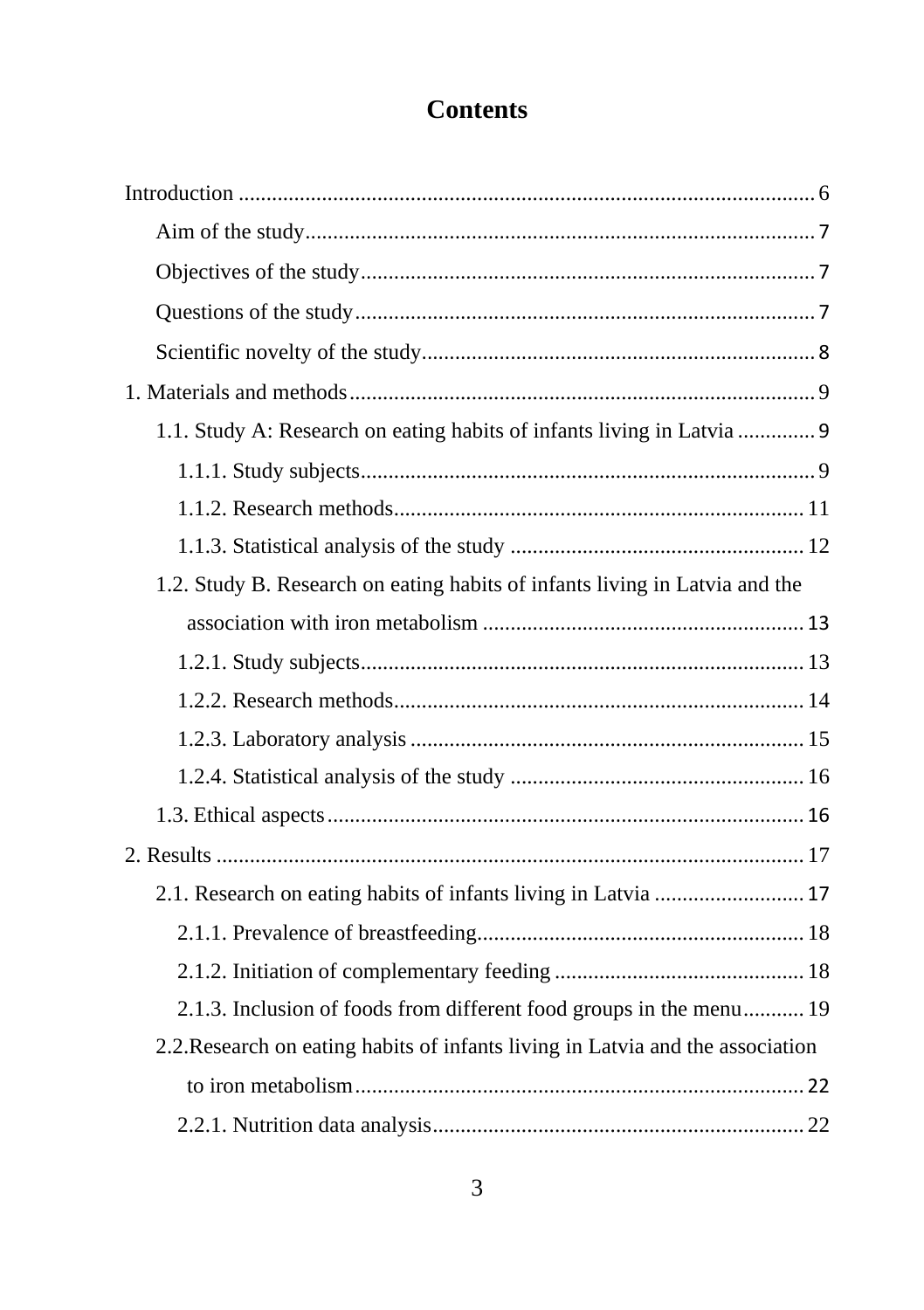| 2.2.3. Early eating habits in association with iron metabolism 25 |  |
|-------------------------------------------------------------------|--|
|                                                                   |  |
|                                                                   |  |
|                                                                   |  |
|                                                                   |  |
|                                                                   |  |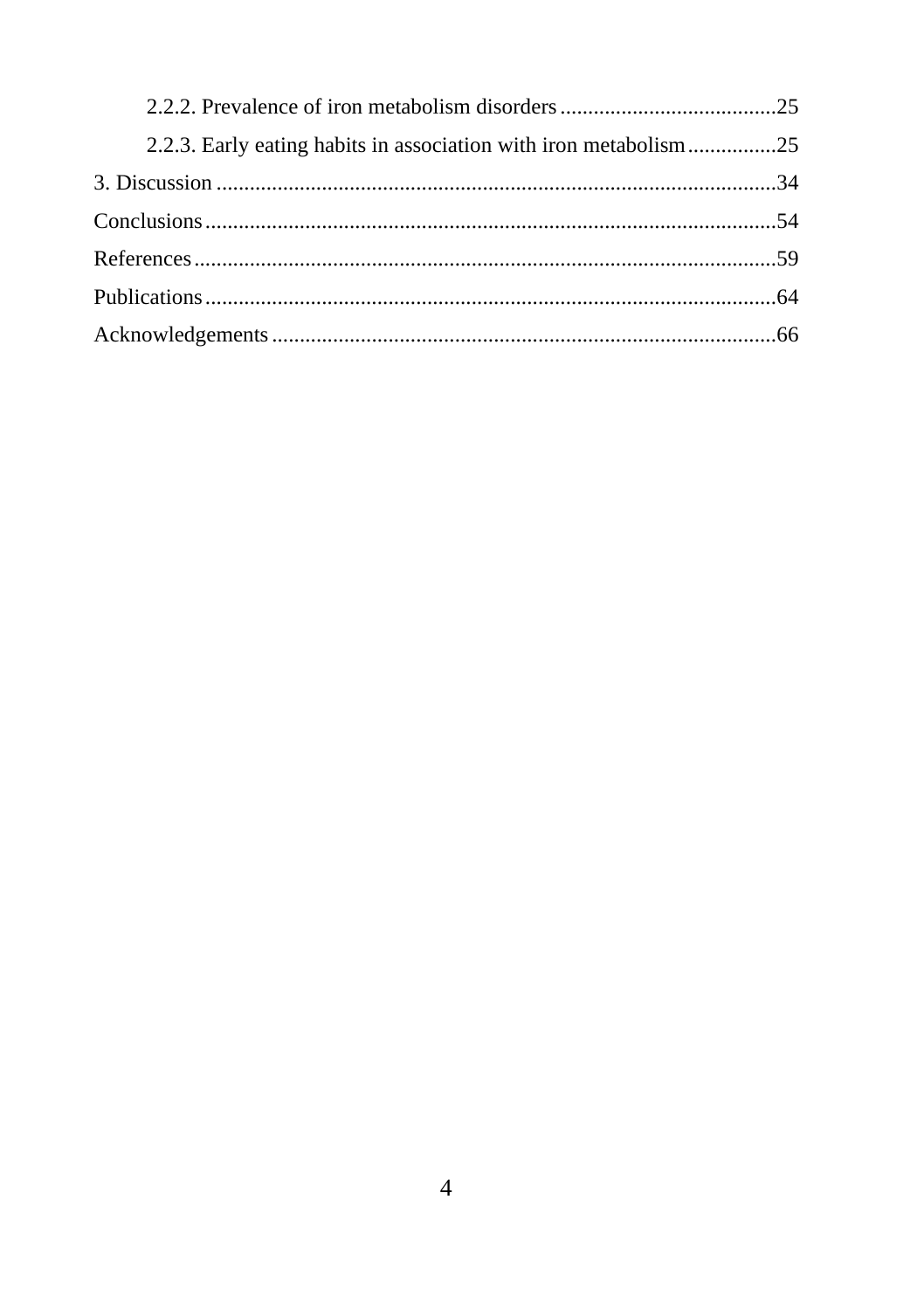## **Abbreviations**

- ID iron deficiency
- IDA iron deficiency anaemia
- DNA deoxyribonucleic acid
- E% total energy percent
- EFSA European Food Safety Authority
- ESPGHAN European Society for Paediatric Gastroenterology Hepatology
- and Nutrition
- FFQ Food Frequency Questionnaire
- Hb haemoglobin
- IBM SPSS programmatūras pakete statistiskajai analīzei (angļu val.
- *International Business Machines Statistical Package for the Social Sciences*)
- IQR interquartile range
- Lf lactoferrin
- MCH mean corpuscular haemoglobin
- MCV mean corpuscular volume
- WHO World Health Organisation
- SN standard deviation
- SPSS Statistical Package for the Social Sciences
- sTfR soluble transferrin receptors
- Tf transferrin
- TfR transferrin receptors
- TIBC total iron-binding capacity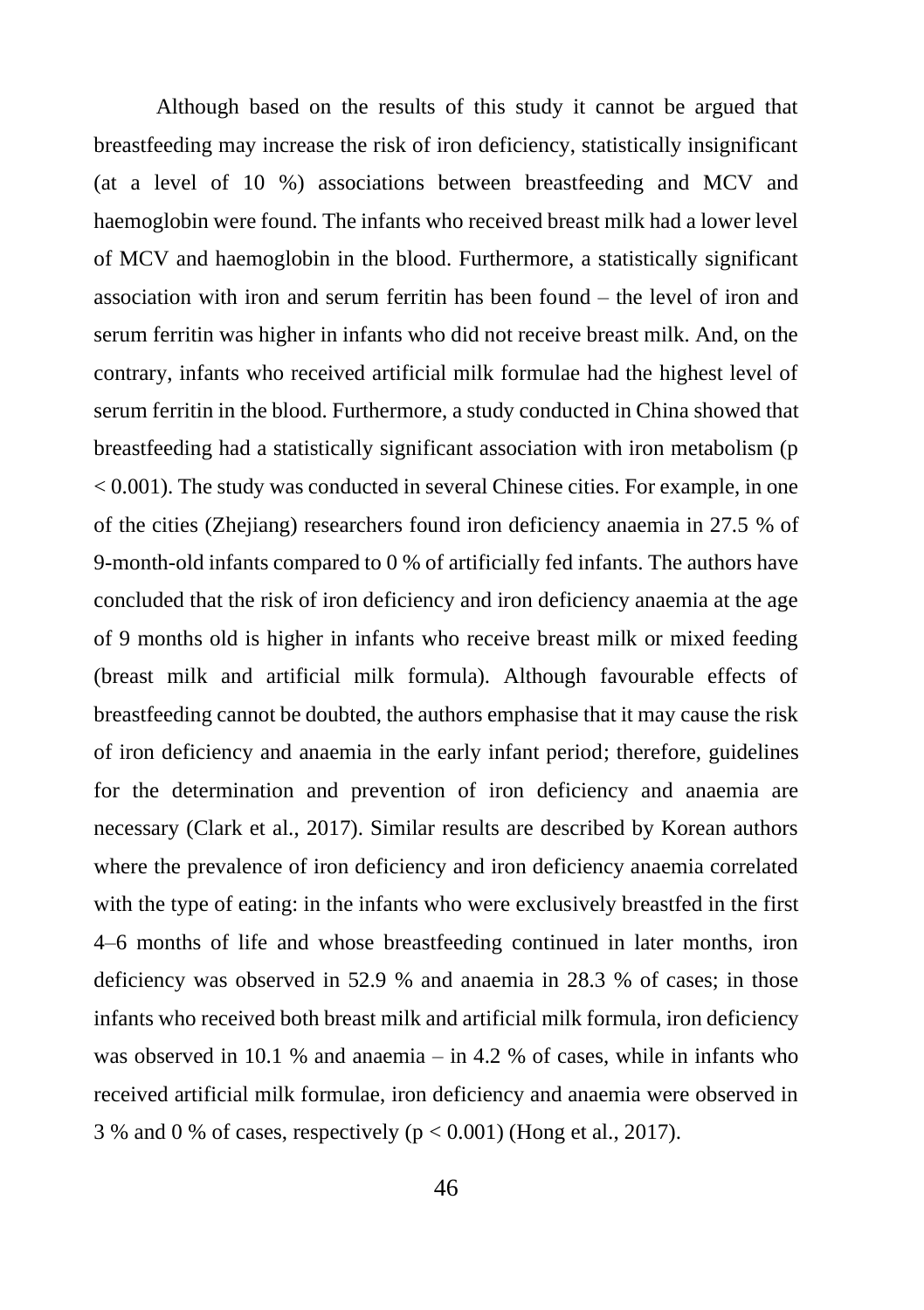



# **Inga Elksne**

Early eating habits in infants and their association with iron metabolism

> Summary of the Doctoral thesis for obtaining a doctoral degree (Ph.D.)

Sector - Health and Sports Sciences Sub-sector - Nutrition

**Riga, 2020**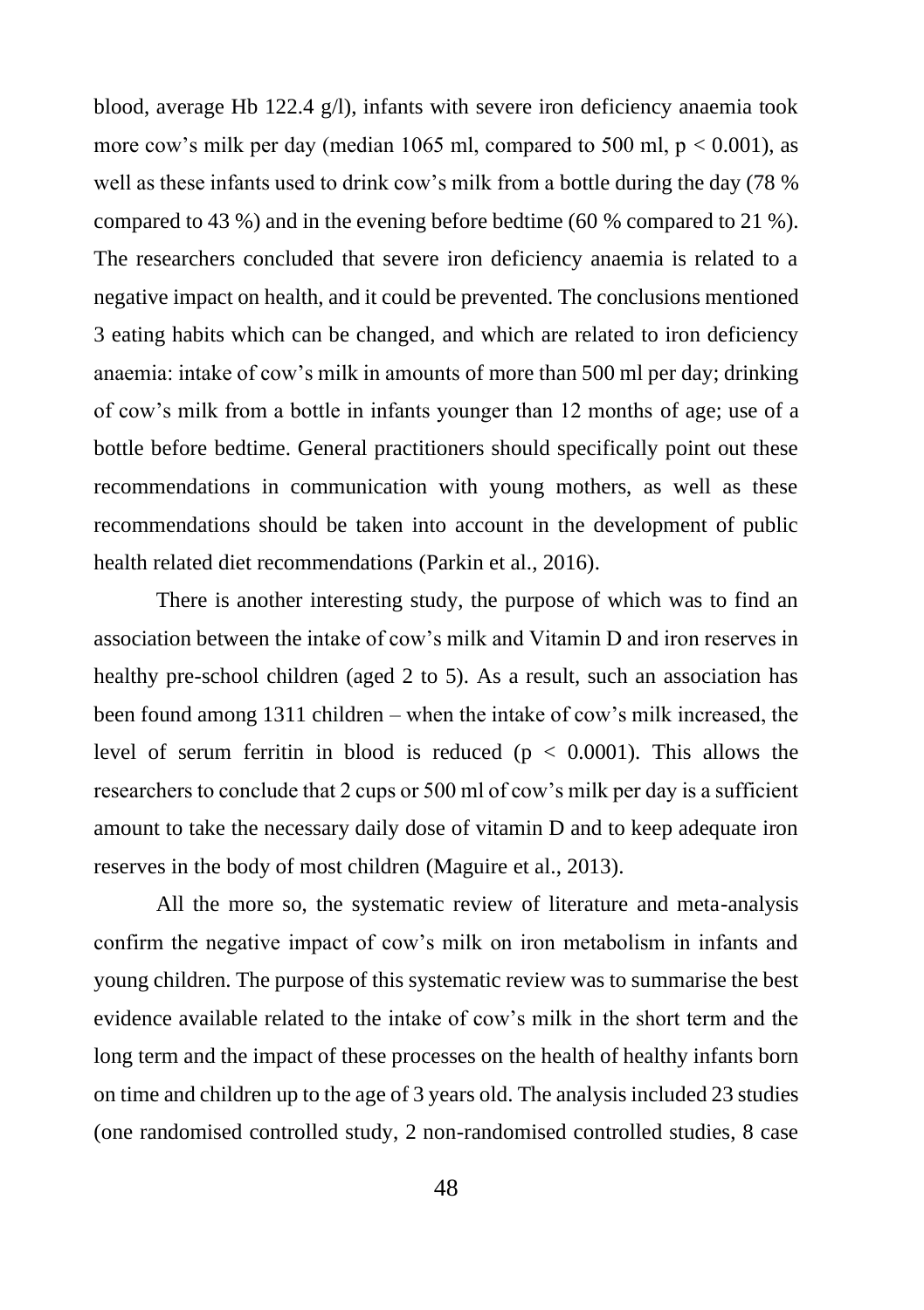control studies and 10 cohort studies) for a complete evidence base. Overall, the results of four studies revealed that infants consuming cow's milk have a higher risk of iron deficiency anaemia compared to the group of infants who received an artificial milk formula (relative risk  $= 3.76$ ). Authors of this systematic review of literature have concluded that the intake of cow's milk by infants is related to the increased risk of iron deficiency. The restriction of intake of cow's milk may be an important preventive measure to ensure sufficient intake of iron by infants and young children. Authors of this publication emphasise the need for high quality informative materials, where parents would be explained how infants can take sufficient amount of iron with food (Griebler et al., 2016).

### **Meat eating habits in association with iron metabolism**

The study results showed that the introduction of meat correlated with the level of haemoglobin in blood. The level of haemoglobin was within normal limits in almost all infants (95 %) for whom the intake of meat was introduced at the age of 7 months old or later. It is an interesting fact that infants for whom intake of meat was introduced at an early stage, at the age of 4–6 months old, the level of haemoglobin was reduced in 20 % of cases and within normal limits – in 80 % of infants, respectively. Another intervention study revealed an association between the use of meat and haemoglobin level. The results of the study suggest that depending on the amount of meat in the diet, the HB level in the blood changed considerably ( $p = 0.008$ ). The infants who consumed less meat had a lower Hb concentration in the blood compared to the group of infants who receive more meat in the diet. However, no considerable difference was observed in SF and Tfr indicators, similar to this study (Engelmann et al., 1998).

Another cross-sectional study, which searched for correlations between the intake of meat and meat alternatives and iron metabolism, and between the intake of red meat and iron metabolism in older children, 12 to 36 months old, has not revealed statistically significant correlations between the intake of meat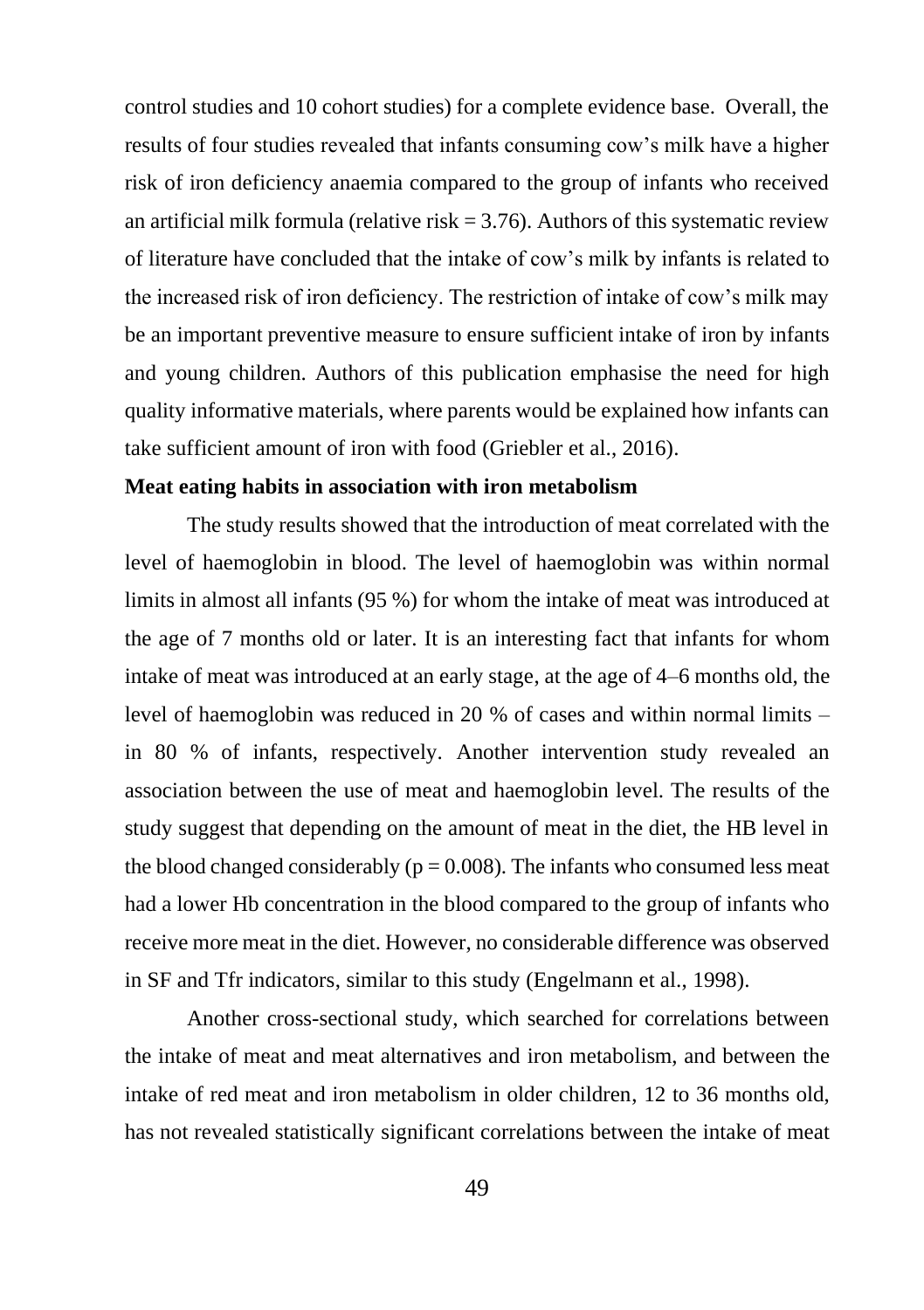and meat alternatives and the level of serum ferritin in the blood. However, it has been proven that the intake of meat may reduce the risk of iron deficiency  $(p = 0.03)$  by 3 %, but if less meat is consumed, this may be a risk factor for iron deficiency. The study has not revealed a statistically significant correlation between the intake of red meat and iron metabolism indicators (Cox et al., 2016). A British study has also revealed an association between the intake of meat and better iron content in the body of older children (from 1.5 to 4.5 years old) (Thane et al., 2000).

These research results have not shown a statistically significant association between the frequency or amount of intake of meat and iron metabolism indicators in the blood. The statistically insignificant association at the level of 10 % was also contradictory. This might be explained by the fact that only slightly more than half (56 %) of consumed meat was red meat or meat rich in iron. Furthermore, another prospective cohort study studied whether more meat in the diet of children aged 4 to 24 months old would improve the metabolism of iron and other microelements in the body. The study cohort included 198 infants. A considerable association was observed in infants at the age of 12 months old between serum iron and meat intake ( $p < 0.023$ ). A trend for an inverse association between haemoglobin concentration and the intake of meat was observed in the same age group ( $p < 0.068$ ). The researchers have concluded that the intake of red meat has a positive effect on iron metabolism in infants at the age of 12 months old (Taylor et al., 2004).

A similar cross-sectional study was conducted in Jerusalem, including 263 healthy children aged 1.5 to 6 years old. The results of this survey showed that iron deficiency was observed 4 times more often in the group where children consumed very little meat than in children who consumed it 2 or more times per week ( $p = 0.023$ ). However, such an association with iron deficiency was not observed in the case of the use of poultry. Researchers of this study have also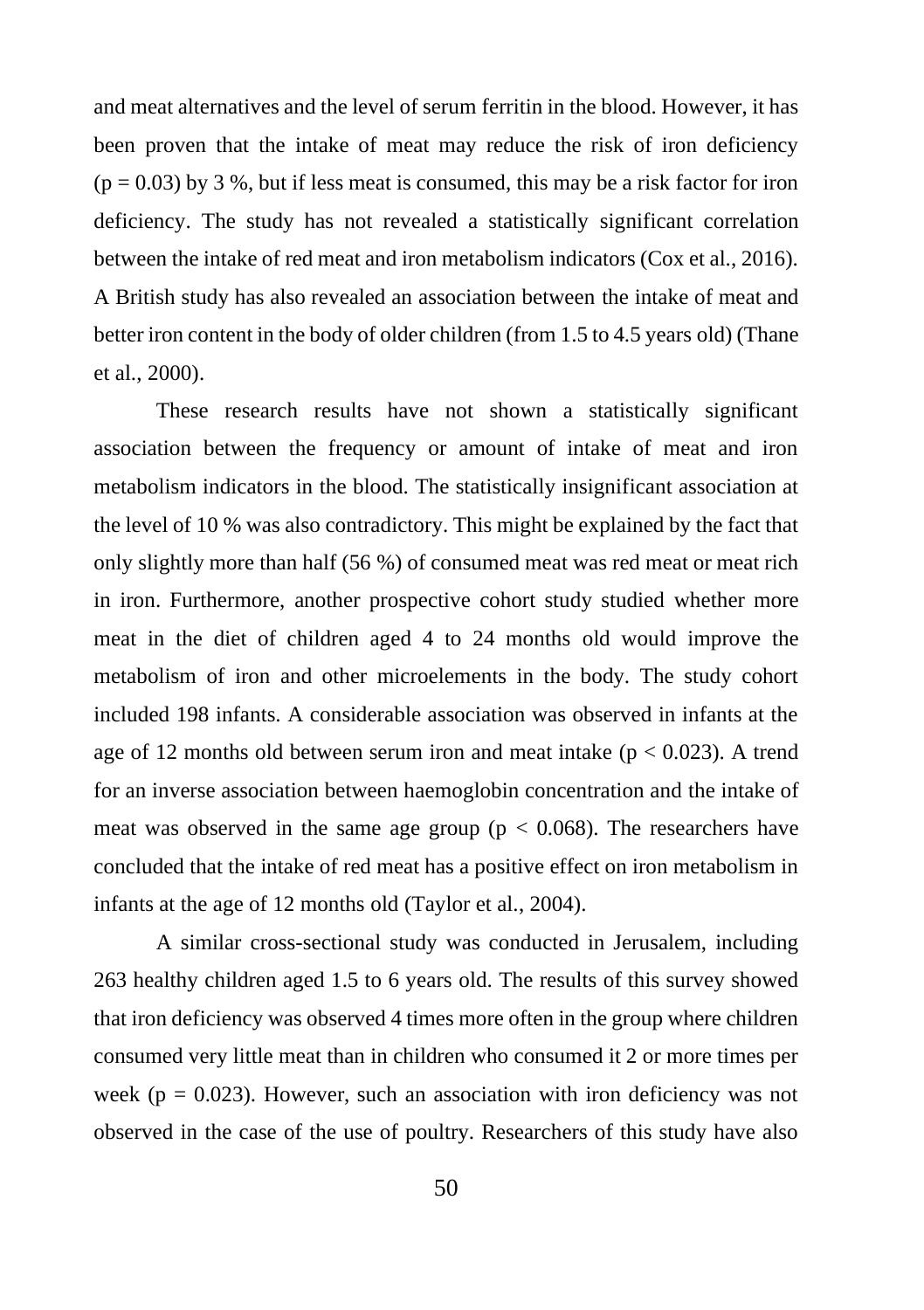concluded that iron deficiency is related to the insufficient intake of red meat. Another important conclusion from this study is related to poultry. Developed countries consume poultry much more often than red meat, which may become a risk factor for iron deficiency and increase its prevalence (Moshe et al., 2013).

A randomised double-blind controlled study in Germany studied whether the low content of meat in complementary food, which as accepted by European Union law, may increase the risk of iron deficiency in the period of complementary feeding in infants receiving adequate nutrition. In the group of healthy infants, who were breastfed or fed with artificial milk formula and received complementary food in accordance with nutritional recommendations, average iron metabolism biomarker indicators were within normal limits before (4 months), during (7 months) and after (10 months) the involvement with different amounts of consumed meat. No significant differences in biomarkers have been found between the groups where meat was consumed in increased and low amounts as might be expected. This study has also not revealed any difference in the intake of iron with food between high and low meat consumption groups. The researchers emphasise that the most important discovery is that after the primary data analysis, no justified evidence of disturbed iron metabolism when infants receive meat as complementary food in lower amounts than recommended by the European Union has been found. However, secondary analysis of data allows one to conclude that such a small amount of meat in the diet of many infants consuming breast milk in the first 4 to 6 months of their life in accordance with recommendations may increase the risk of iron metabolism disorders in the second half of the first year of their life (Dube et al., 2010).

### **Intake of legumes in association with iron metabolism**

Although the infants living in Latvia do not consume legumes in large amounts, their use has shown statistically significant associations with iron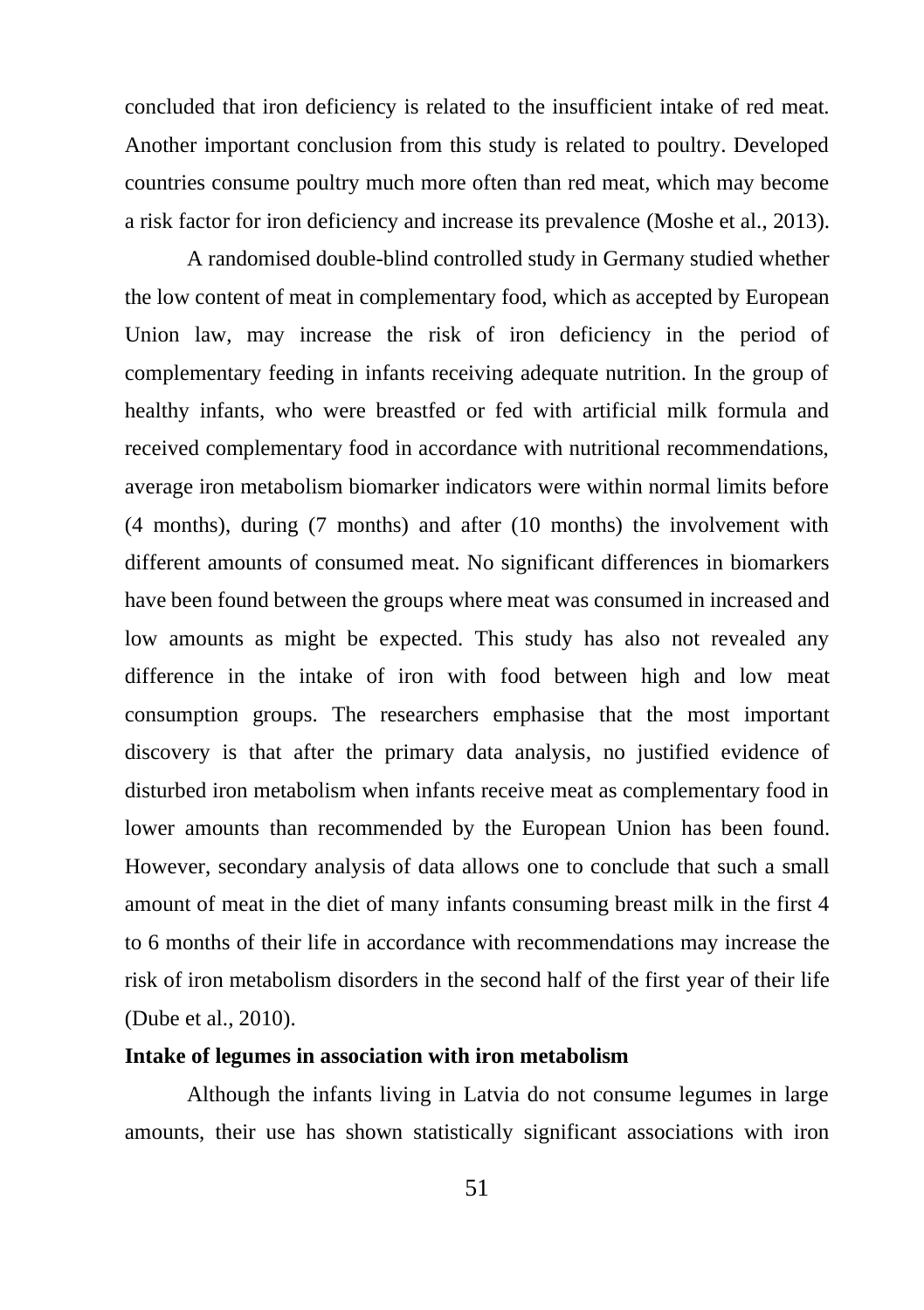metabolism. When studying the association of legumes with iron metabolism, it was observed that the intake of legumes reduced the level of serum ferritin in blood. This might be explained by the fact that the high content of phytates in legumes bind to iron and thus delay its absorption by the child's body (Dewey, 2013; Gibson et al., 2010; Lim et al., 2015).

### **Association of other factors with iron metabolism**

Although eating habits are very important in the prevention of iron deficiency, it is important to study not only the impact of nutrition, but also the potential association of other factors with iron metabolism in infants. This study studies the associations with the use of iron medications during pregnancy or after giving birth, the mother's age, mother's education and the order of birth of the child. Statistically significant results were only evaluated for the association – the order of birth of the child and soluble transferrin receptors, where sTfR in first-born infants was within normal limits in more infants (62 %) compared to those who were not first-born (32 %).

Based on the data of this study as well as when examining the results of other studies, it is important to consider and study the association with the mother's age, the order of birth of the child, mother's nutrition and mother's health condition (Marques et al., 2016), mother's education, socioeconomic condition of the family (Thane et al., 2000), infant's sex (Soh et al., 2004), infant's weight, including excessive weight, obesity and other factors (Cox et al., 2016; Soh et al., 2004).

### **Study restrictions and challenges**

During the study, several restrictions and challenges had to be faced. As to the assessment of data on nutritional value, there is always a possibility that the data provided by the parent or carer about the child's diet or daily nutrition doses are exaggerated or underestimated. Parents did not receive any remuneration for participation in the study (only dosing cups and food pyramid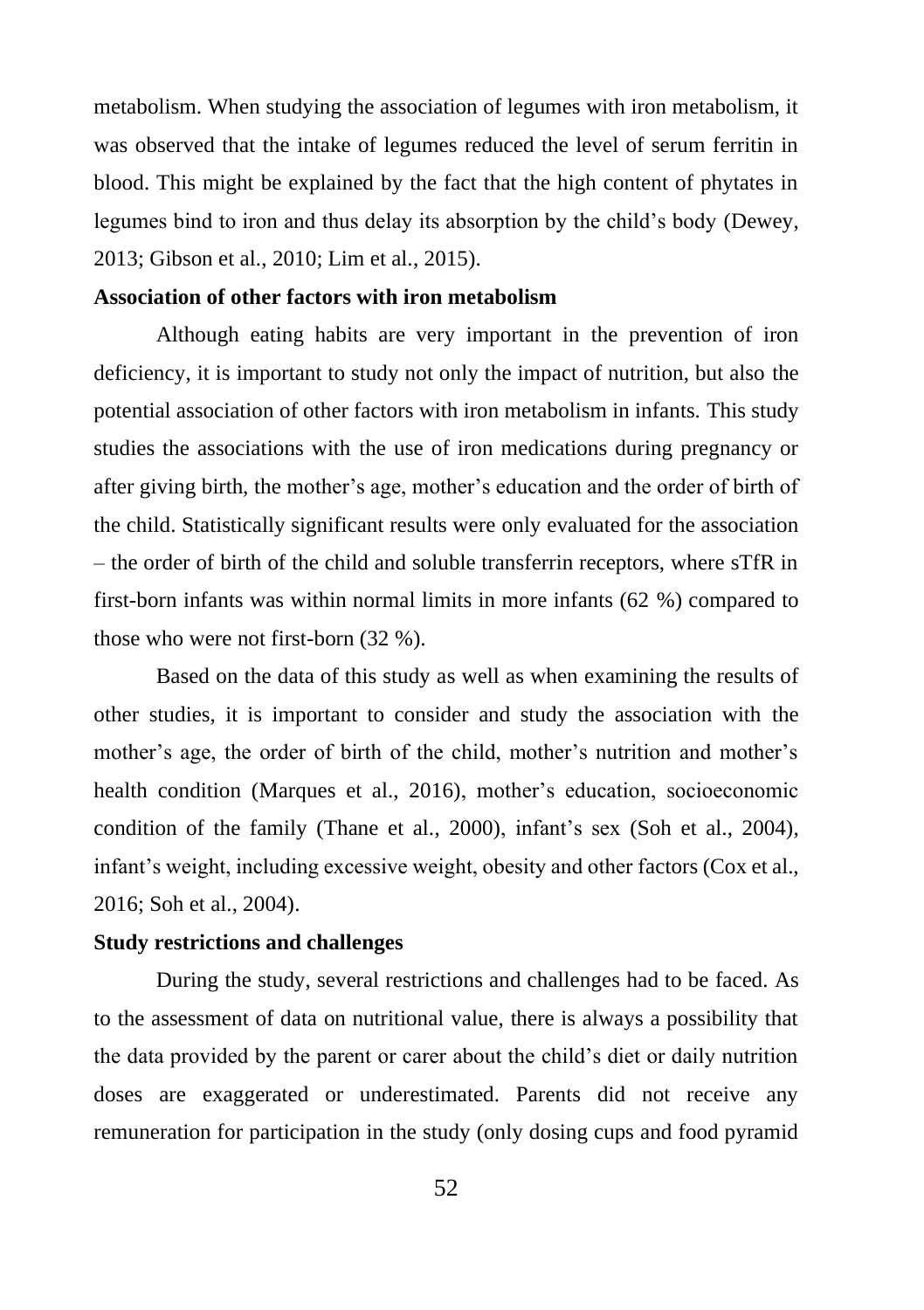<span id="page-53-0"></span>stickers were issued). At the same time, the contribution of parents in terms of time had to be rather extensive. They needed about 1.5–2 hours to collect all the necessary data for food frequency questionnaires (FFQ) and 24-hour dietary recall diaries. This might cause additional errors when providing data on the infant's daily nutrition. However, similar results obtained in both studies using different measuring instruments is most likely the evidence of the correctness of the methods used. The study is restricted by small samples of respondents in different age groups.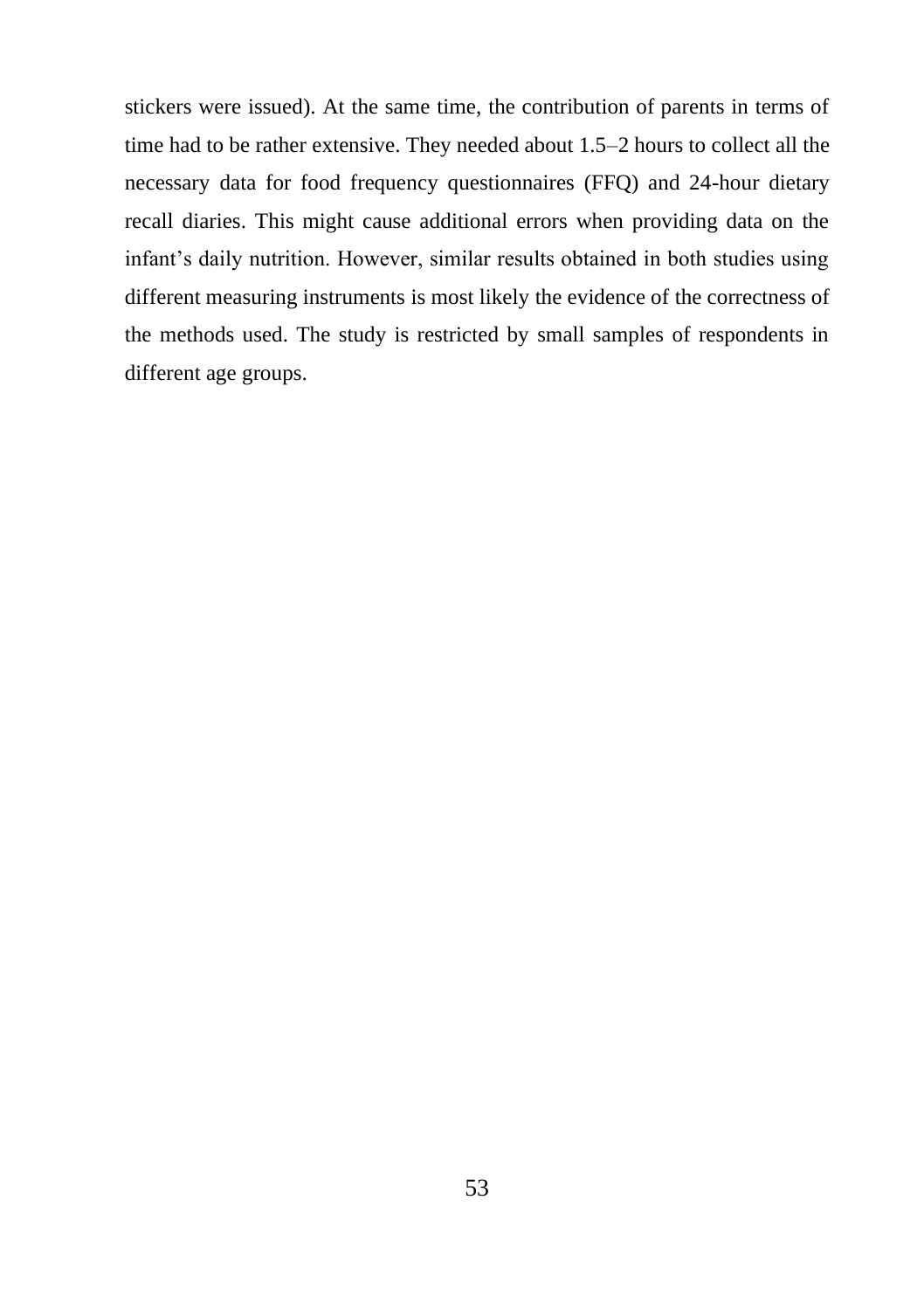### **Conclusions**

- 1. Eating habits of infants living in Latvia partially correspond to the guidelines of the Latvian Ministry of Health: diversity of food is observed, complementary feeding is initiated at the recommended age period, cow's milk is not used in amounts exceeding 600 ml per day, meat is introduced in the diet in a timely manner and in sufficient amounts. However, only 21 % follow the exclusive breastfeeding recommendation – its continuation in the first 6 months of life, 29 % breastfeed in the first 4 to 5.9 months, less than half (40 %) of all respondents did not breastfeed or breastfed for less than 4 months.
- 2. 63 % of infants at the age of 9–12 months old do not consume a sufficient about of iron with food and iron deficiency was observed in this group in 9.6 % of infants, while iron deficiency anaemia in 4.1 % of infants.
- 3. Associations with the following eating habits at an early age and other factors that affected iron metabolism in a favourable way have been found:
	- a. a higher level of serum ferritin in the blood was observed in infants who received an artificial milk formula;
	- b. a normal level of serum ferritin in the blood was observed in infants who consumed iron with food at least in the recommended dose  $(8)$ mg).
	- c. a normal MCV level in the blood in the second half of the first year of life was observed in those whose mothers used iron medicines during pregnancy and after giving birth.
- 4. Associations with the following eating habits at an early age and other factors that affected iron metabolism in an unfavourable way, and could promote the development of ID and IDA, have been found: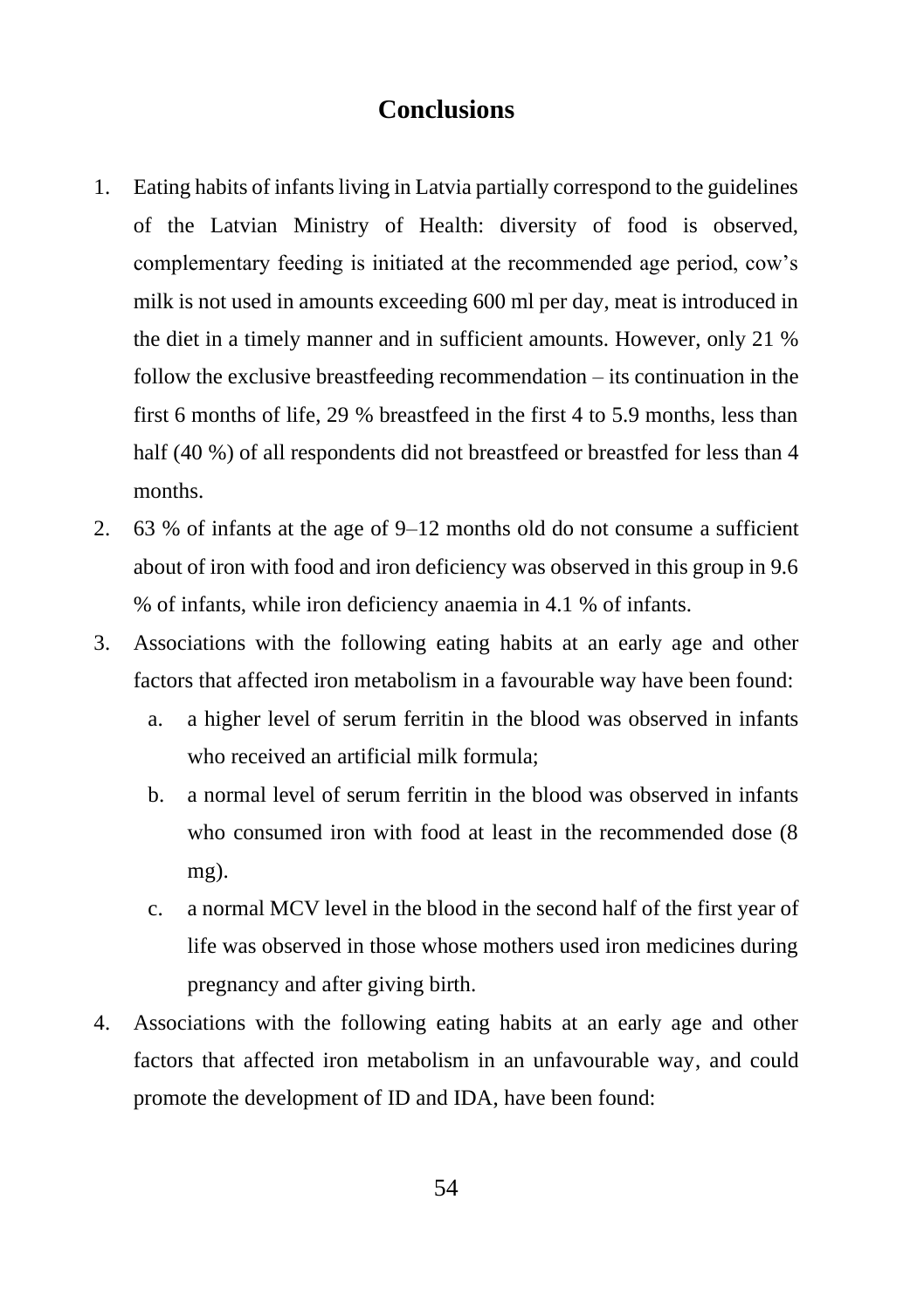- a. lower level of iron in the blood was observed in infants for whom cow's milk was introduced at an early stage;
- b. lower MCV level was also observed in those infants whose exclusive breastfeeding continued for at least the first 4 months of life compared to infants who were not exclusively breastfed for at least 4 months;
- c. lower serum ferritin was observed in those infants who were breastfed and whose exclusive breastfeeding continued for at least the first 4 months of life, as well as in those infants in whose diet legumes have been introduced;
- d. lower level of iron in the blood was observed in infants who were breastfed;
- e. a higher level of soluble transferrin receptors in the blood was observed in infants who were not first-born compared to those who were first-born.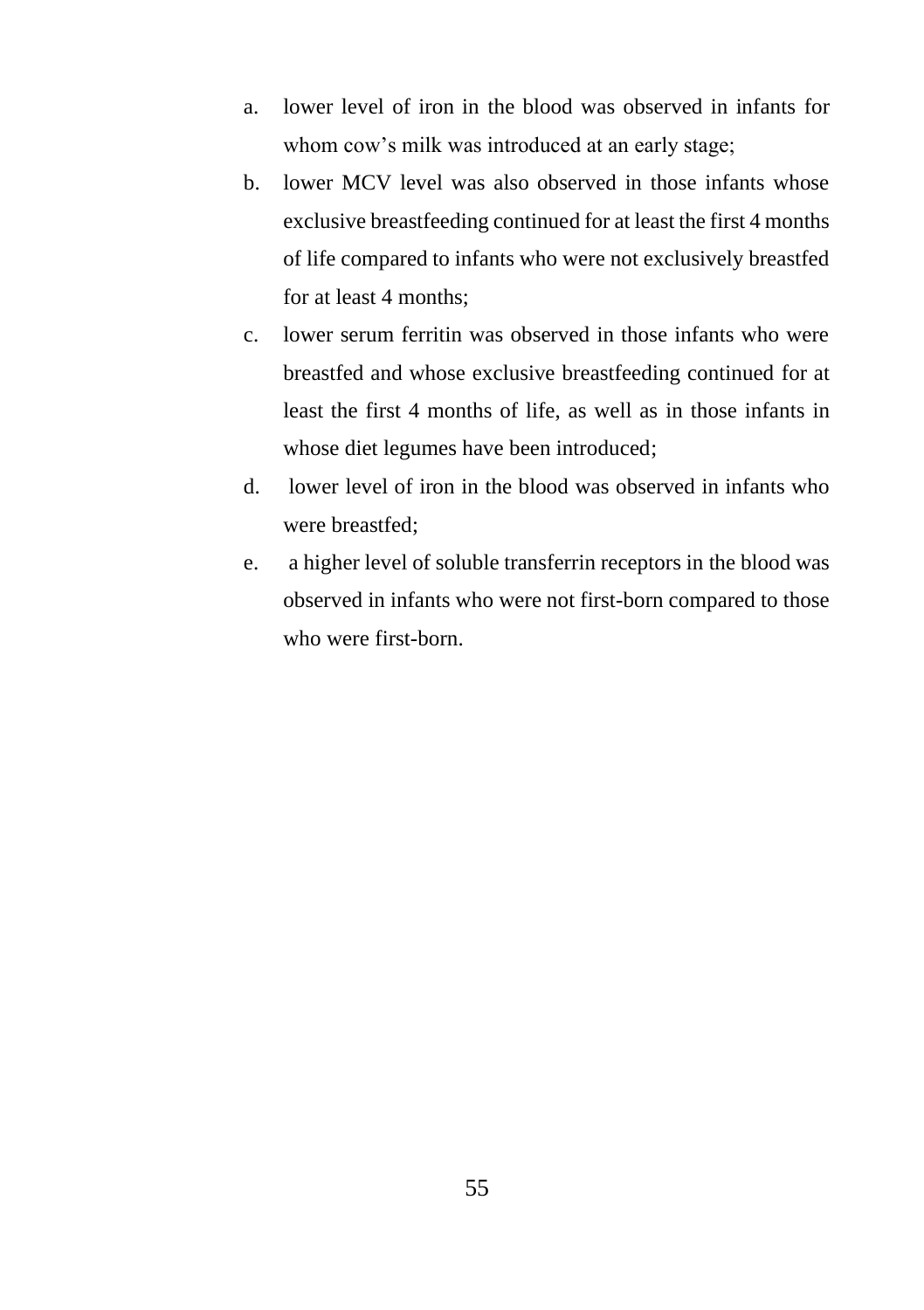# **Nutrition recommendations for infants and young children**

- 1. The recommended duration of exclusive breastfeeding is the first 6 months of life. If for some reason this is not possible, temporary exclusive breastfeeding is also desirable. When planning an exclusive breastfeeding, healthcare professionals should pay attention to the diet of pregnant and breastfeeding women, her iron metabolism, to ensure early prevention of iron deficiency or the risk of its occurrence during pregnancy and the postpartum period.
- 2. Breastfeeding should continue until 2 years of age.
- 3. It is recommended to introduce the first complementary food at the age of 4 to 6 months. It is important to consider that complementary food should not be introduced earlier than week 17 and not later than week 26.
- 4. Food consistency should change along with the child's age from semiliquid when starting complementary feeding to more solid food with pieces at about 8 months, at the age of 10 months at the latest.
- 5. Vegetables or porridge without gluten can be chosen as the first complementary food. When preparing puree, water or breast milk should be added as the liquid.
- 6. When starting complementary feeding, breastfeeding should continue, only in smaller amounts. The recommended number of complementary feedings is accepted assuming that 1 g of complementary food contains 0.8 kcal or more.
- 7. Complementary food shall start with one meal per day, offering some teaspoons of new food, then increase the number of meals and the size of the meal: 2 to 3 meals per day are recommended at the age of 6–8 months old, 3 to 4 meals for infants and children aged 9–24 months old. Offer 1 to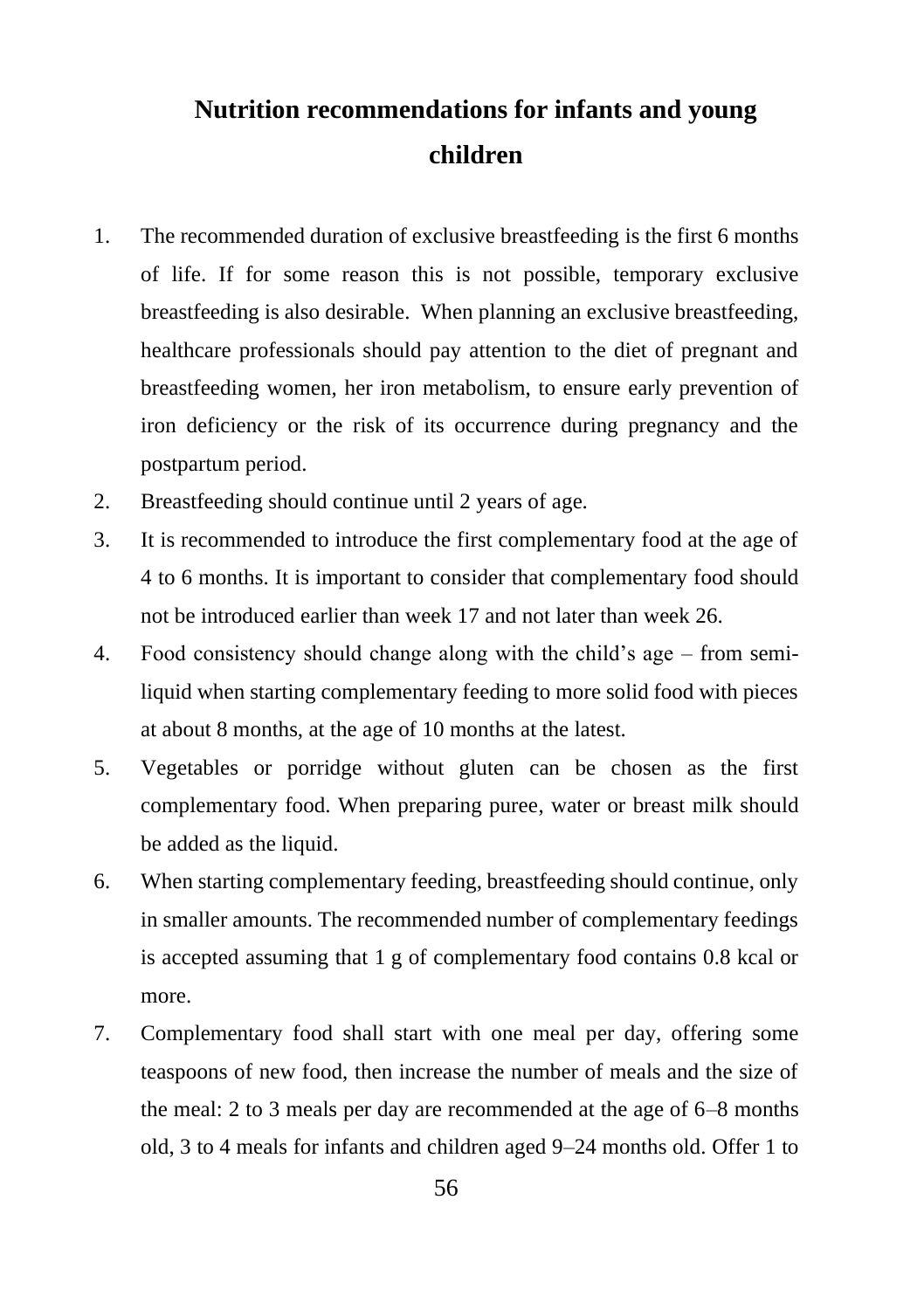2 snacks between meals, depending on the child's appetite. It is assumed that an infant can eat about 30 ml of food per 1 kg of body weight.

- 8. Diversity should be observed when selecting food for complementary feeding in order to provide the infant's body with all the necessary nutrients. Meat, fish or eggs should be eaten every day. A vegetarian diet cannot provide all the necessary nutrients; therefore, the possibility to complement food with food supplements should be considered. Vegetables and fruit should be eaten every day. Food should contain a sufficient amount of fats. Drinks such as tea, coffee and sweetened drinks are not recommended. Juices should be used with caution; they can be replaced with other foods, which are richer in nutrients.
- 9. Vegetables, fruit and berries should be eaten every day. It is very important to observe diversity to provide the body with all the necessary vitamins. It is not recommended to add salt or sugar when preparing vegetables or fruit.
- 10. Meat should be introduced in the diet at an early stage at the age of 6 months old, as one of the first complementary foods. Meat should be replaced with oily fish 1 to 2 times per week. Vegetable-potato-meat purees can be offered as one of the first meals (20–30 g of meat).
- 11. Dairy products should only be introduced as complementary food after iron-fortified foods, vegetables and fruit have been introduced in the period between 6 and 9 months old.
- 12. Cow's milk can be introduced from 6 months of age for the purposes of preventing allergy, adding it into meals in small amounts, and as a separate meal after the age of 12 months old. Milk and dairy products should have a high fat content, i.e. they should be full cream milk products.
- 13. Cereals are recommended as one of the first meals. Recommended cereals for meals are oat, rye, wheat, spelt, rice, buckwheat, maize, millet. The first offered cereal should be without gluten, for example, rice, buckwheat,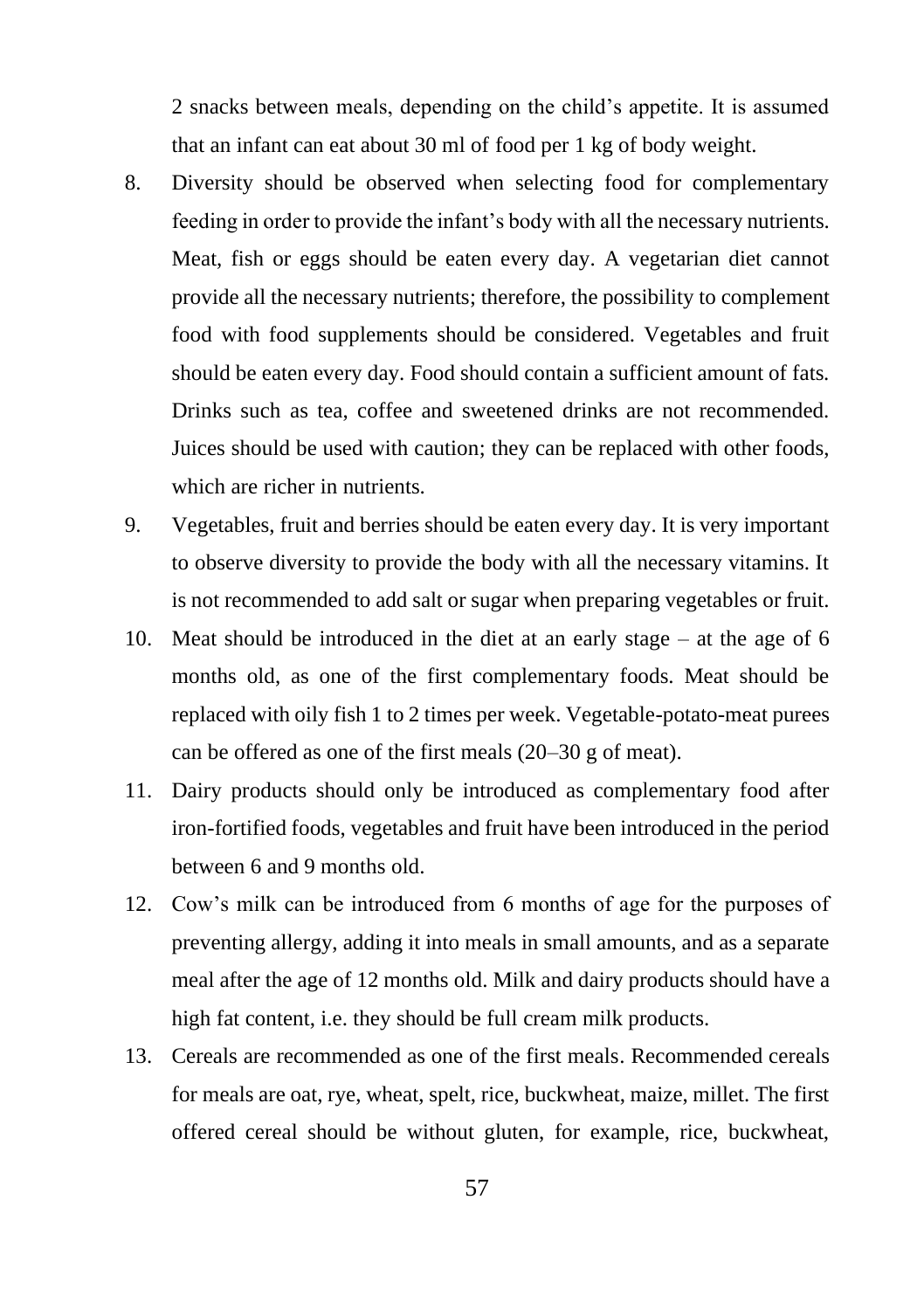maize, millet. Later, cereals containing gluten can be used. Gluten should be introduced at the age of 4–12 months. Wholegrain products are preferable. Excessive use of cereals is not recommended, because fibre may negatively affect the absorption of iron by the body.

- 14. Eggs should be introduced at an early age, at the age of 4–6 months, to protect against the risk of allergy. Eggs may replace meat or fish from time to time. Eggs should be thermally processed before eating.
- 15. The inclusion of legumes in the diet depends on the individual peculiarities of the infant's body. The approximate age of inclusion of legumes starts from 7 months old. They should be taken at least once a week.
- 16. Exclusively breastfed infants do not usually need additional water, because breast milk provides a sufficient amount of liquid. Juices, both natural and produced, are not required in the first year of the infant's life.
- 17. During the second half of the first year of life, the total intake of liquid, including breast milk, should be 800 ml to 1000 ml.
- 18. At the age of 10 to 12 months old the infant should eat almost all food groups and gradually switch to family meals.
- <span id="page-58-0"></span>19. The energy distribution of nutrients in infants in the first half a year of life is as follows: proteins 10–15 E%, carbohydrates 40–45 E%, fats 50–55 E%. In the second half a year: proteins 5–15 E%, carbohydrates 45–55 E%, fats 40 E%.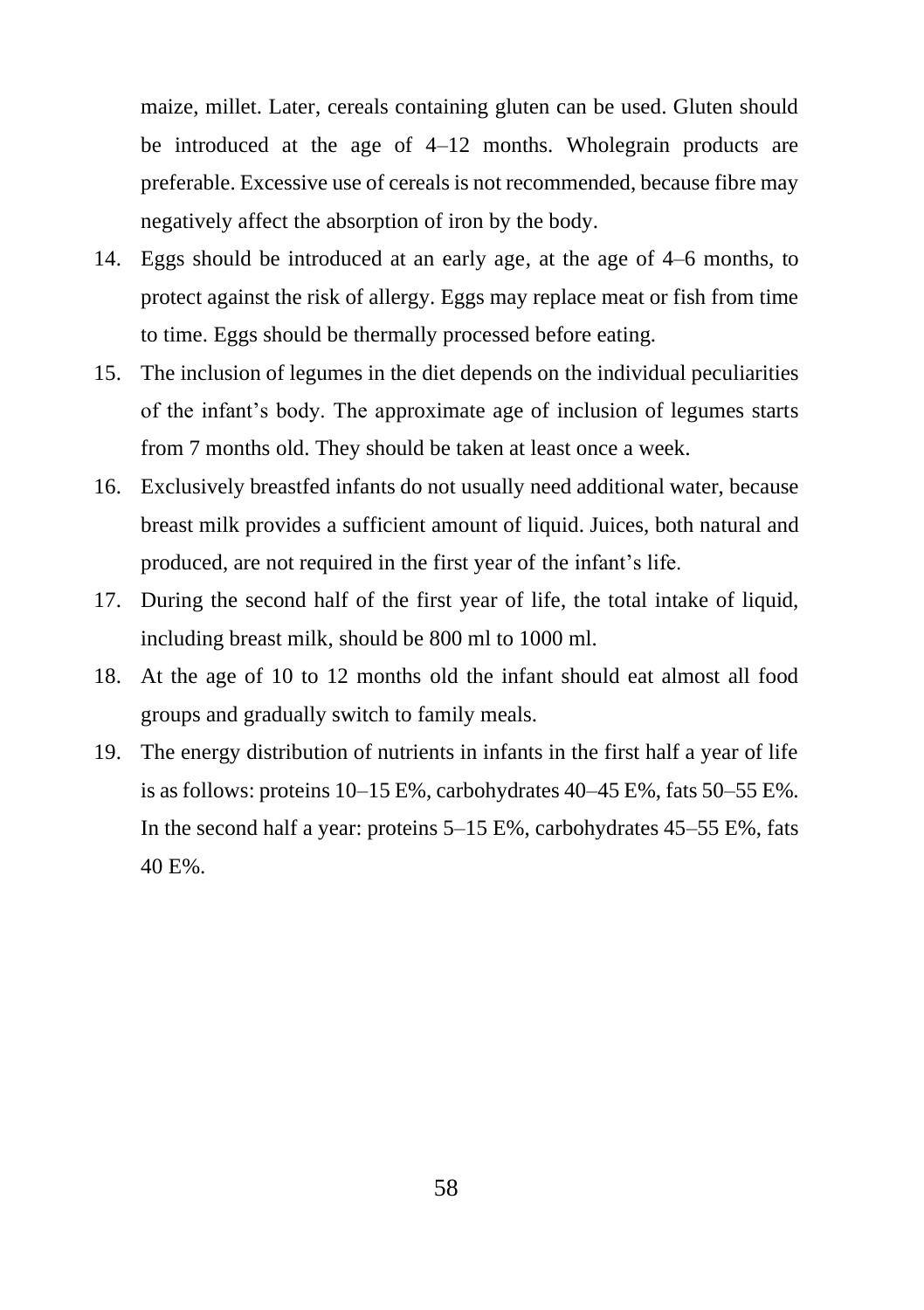## **References**

- 1. Agostoni, C., T. Decsi, M. Fewtrell, O. Goulet, et al. 2008. Complementary feeding: a commentary by the ESPGHAN Committee on Nutrition. *J Pediatr Gastroenterol Nutr.* 46 (1), 99–110.
- 2. Baker, R. D.; Greek, F. R. 2010. Diagnosis and prevention of iron deficiency and iron - deficiency anemia in infants and young children (0 - 3 years of age). *Pediatrics.* 126, n. 5, 1040–1050.
- 3. Branca, F. et al. Feeding and nutrition of infants and young children : guidelines for the WHO European Region, with emphasis on the former Soviet countries / Kim Fleischer Michaelsen, Lawrence Weaver, Francesco Branca and Aileen Robertson ; World Health Organization. Regional Office for Europe. Copenhagen: WHO Regional Office for Europe, 2000.
- 4. Cox, K. A. et al. 2016. Association Between Meat and Meat Alternative Consumption and Iron Stores in Early Childhood. *Acad Pediatr*. 16, n. 8, 783–791.
- 5. Crawley, H. AND S. WESTLAND. Infant Milks in the UK: A Practical Guide for Health Professionals [online]. [https://www.universitybarclay.com/wp-content/ uploads/2016/04/Infant\_milks.pdf]: 2015.
- 6. Critch, J. N., C. P. Society and N. A. G. Committee. 2011. Nutrition for Healthy Term Infants: Recommendations from Six to 24 Months. *Canadian Journal of Dietetic Practice and Research.* 75(2), 107.
- 7. Dewey K. 2013. The Challenge of Meeting Nutrient Needs of Infants and Young Children during the Period of Complementary Feeding: An Evolutionary Perspective 1 - 3. *The Journal of Nutrition.* 143(12), 2050–2054.
- 8. Dube, K. et al. 2010. Complementary food with low (8%) or high (12%) meat content as source of dietary iron: a double - blinded randomized controlled trial. *European journal of nutrition.* 49(1), 11–18.
- 9. EFSA 2009. General principles for the collection of national food consumption data in the view of a pan‐European dietary survey. *EFSA Journal*. 7(12).
- 10. EFSA. 2010. Scientific Opinion on Dietary Reference Values for fats, including saturated fatty acids, polyunsaturated fatty acids, monounsaturated fatty acids, trans fatty acids, and cholesterol. *EFSA Journal*. 8(3).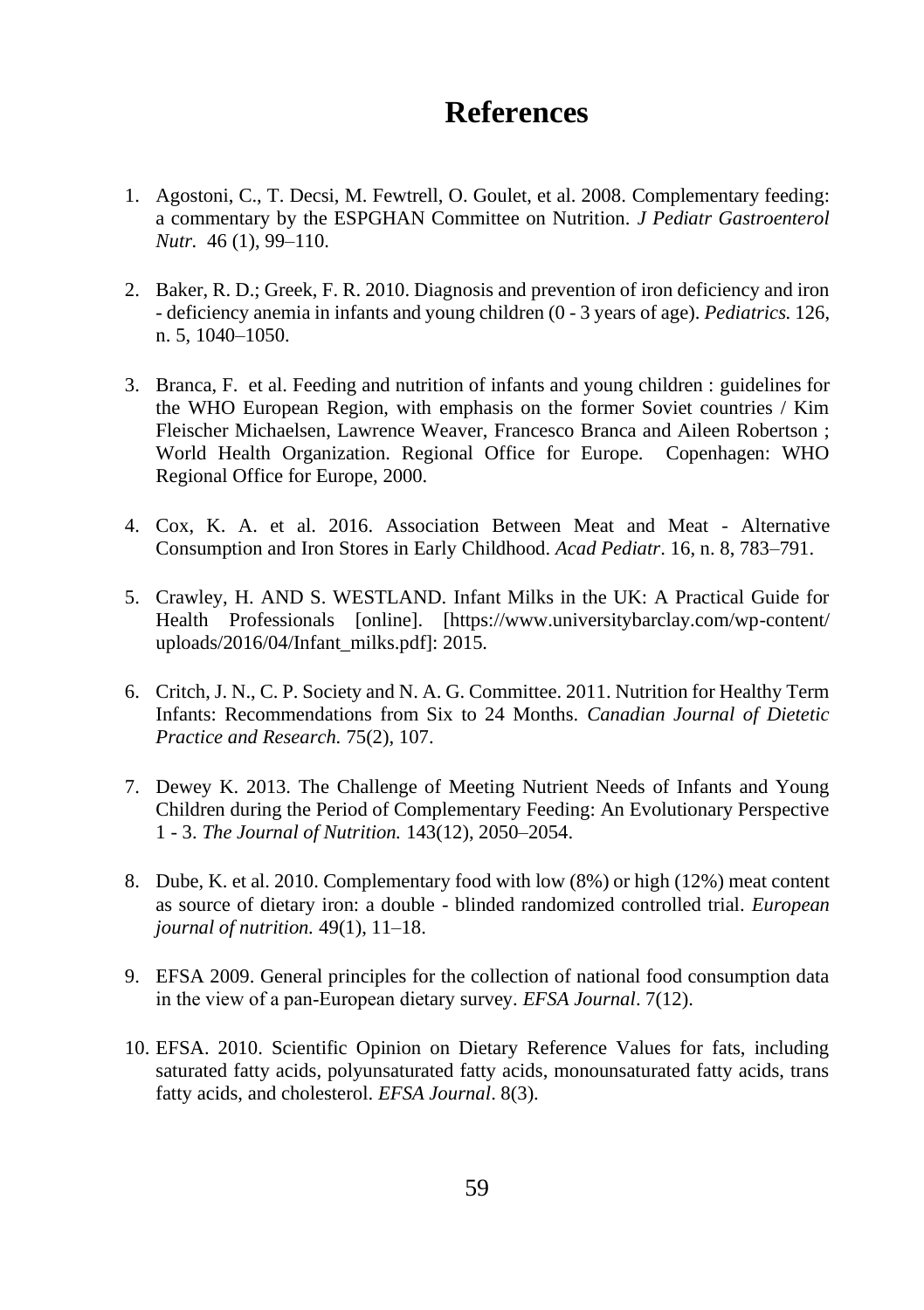- 11. EFSA 2009. General principles for the collection of national food consumption data in the view of a pan‐European dietary survey. *EFSA Journal*. 7(12).
- 12. EFSA. 2010. Scientific Opinion on Dietary Reference Values for fats, including saturated fatty acids, polyunsaturated fatty acids, monounsaturated fatty acids, trans fatty acids, and cholesterol. *EFSA Journal*. 8(3).
- 13. EFSA Panel on Dietic Products. 2009. Scientific Opinion on the appropriate age for introduction of complementary feeding of infants. *EFSA Journal*. 7(12).
- 14. EFSA. 2010. Results of the monitoring of dioxin levels in food and feed. *EFSA Journal.* 8(3).
- 15. EFSA. 2011. Update on furan levels in food from monitoring years 2004–2010 and exposure assessment. *EFSA Journal*. 9(9).
- 16. EFSA. 2010. Update on acrylamide levels in food from monitoring years 2007 to 2010. *EFSA Journal.* 10(10).
- 17. EFSA. 2013. Scientific Opinion on nutrient requirements and dietary intakes of infants and young children in the European Union. *EFSA Journal*. 11, n. 10.
- 18. Engelmann, M. D., Sandstrom, B., Michaelsen, K. F. 1998. Meat intake and iron status in late infancy: an intervention study. *J Pediatr Gastroenterol Nutr.* 26, n. 1, 26 - 33.Erkkola M. et al. Nutrient intake variability and number of days needed to assess intake in preschool children. Br J Nutr, Jul 2011, 106(1), 130–140.
- 19. Eussen S. et al. 2015. Iron intake and status of children aged 6 36 months in Europe: a systematic review. *Annals of nutrition & metabolism.* 66(2–3), 80–92.
- 20. Fewtrell, M. et al. 2017. Complementary Feeding: A Position Paper by the European Society for Paediatric Gastroenterology, Hepatology, and Nutrition (ESPGHAN) Committee on Nutrition. *Journal of Pediatric Gastroenterology and Nutrition.*
- 21. Gibson, R. S. et al. 2010. A Review of Phytate, Iron, Zinc, and Calcium Concentrations in Plant - Based Complementary Foods Used in Low - Income Countries and Implications for Bioavailability. *Food and Nutrition Bulletin.*  31(2\_suppl2), S134–S146.
- 22. Giovannini M. et al. 2004. Feeding practices of infants through the first year of life in Italy. *Acta Pædiatrica.* 93(4), 492–497.
- 23. Griebler U. et al. 2016. Health effects of cow's milk consumption in infants up to 3 years of age: a systematic review and meta - analysis. *Public Health Nutr.* 19(2), 293– 307.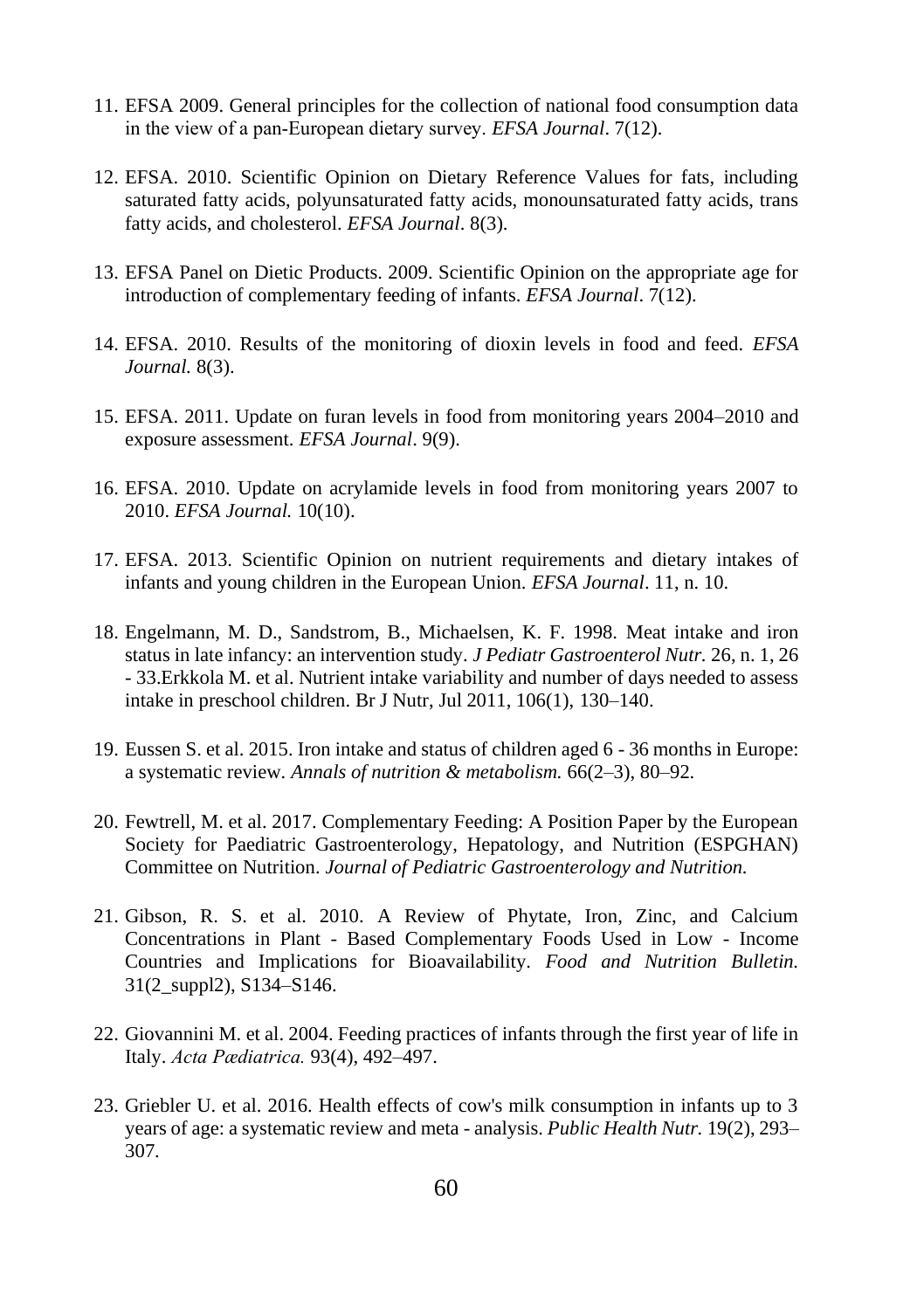- 24. Hernell, O. et al. 2015. Summary of Current Recommendations on Iron Provision and Monitoring of Iron Status for Breastfed and Formula - Fed Infants in Resource - Rich and Resource - Constrained Countries. *J Pediatr*. 167, n. 4 Suppl, S40–47.
- 25. Hopkins D., et al. 2007. Infant feeding in the second 6 months of life related to iron status: an observational study. *Arch Dis Child*. 92(10), 850–854.
- 26. Hornell et al. 2013. Breastfeeding, introduction of other foods and effects on health: a systematic literature review for the 5th Nordic Nutrition Recommendations. *Food Nutr Res.* 57.
- 27. Kramer, M. S., Kakuma, R. 2002. Optimal duration of exclusive breastfeeding. *Cochrane Pregnancy and Childbirth Group*. 1.
- 28. Lim, K., A. Booth, E. A. Szymlek Gay, R. S. Gibson et al. 2015. Associations between dietary iron and zinc intakes, and between biochemical iron and zinc status in women. *Nutrients.* 7(4), 2983–2999.
- 29. Male, C., L. et al. 2001. Prevalence of iron deficiency in 12‐mo‐old infants from 11 European areas and influence of dietary factors on iron status. Euro‐Growth study. *Acta Pædiatrica*. 90(5), 492–498.
- 30. Ministry of Health. Food and Nutrition Guidelines for Healthy Infants and Toddlers (aged 0–2) A background paper. 2008. Iegūts no: < https://thehub.sia.govt.nz/resources/food - and - nutrition - guidelines - for - healthy infants - and - toddlers - aged - 02 - a - background - paper - partially - revised december - 2012/ > [sk. 2.11.2019].
- 31. Moshe, G., Y. et al. 2013. Anemia and iron deficiency in children: association with red meat and poultry consumption. *J Pediatr Gastroenterol Nutr*. 57(6), 722–727.
- 32. National center for health. 2001. Healthy people 2000: national health promotion and disease prevention objectives: healthy people 2000 final review. Hyattsville, Md.: U.S. Dept. of Health and Human Services, Centers for Disease Control and Prevention, National Center for Health Statistics.
- 33. National Health and Medical Research council. 2012. Eat for health: Infant Feeding Guidelines Information for health workers. *In.: National Health and Medical Research Council*.
- 34. National Institute for Health and Welfare in Finland. 2016. *Eating Together - food recommendations for families with children.* Iegūts no: < http://www.julkari.fi/handle/10024/130435 > [sk. 2.05.2017].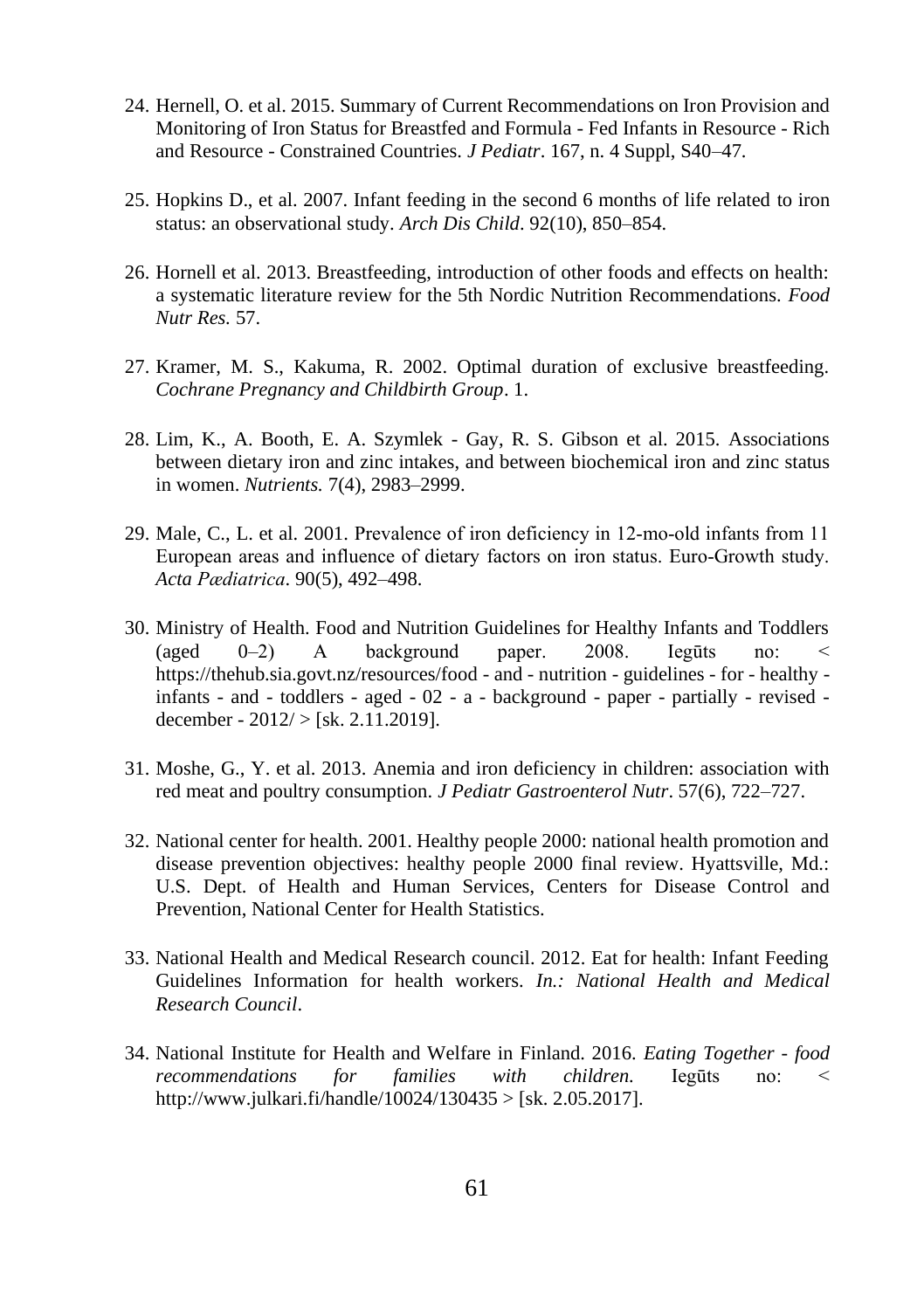- 35. Oginska, A., Vētra J., Pilmane M. 2008. Relations between infant feeding practices and anthropometrical traits in Latvia. *Acta Medica Lituanica*. 15, 61–66.
- 36. Parkin P. C., J. Degroot, J. L. Maguire, C. S. Birken, et al. 2016. Severe iron deficiency anaemia and feeding practices in young children. *Public Health Nutr*. 19(4), 716–722.
- 37. Prell, C. and Koletzko, B. 2016. Breastfeeding and Complementary Feeding. *Dtsch Arztebl Int*. 113, n. 25, 435–444.
- 38. Save the Children. 2012. Nutrition in the First 1,000 Days. Iegūts no: < https://www.savethechildren.org/content/dam/usa/reports/advocacy/sowm/sowm -  $2012.pdf$  > [sk. 5.06.2015].
- 39. Soh, P., E. L. Ferguson, J. E. Mckenzie, M. Y. V. Homs, et al. 2004. Iron deficiency and risk factors for lower iron stores in 6 - 24 - month - old New Zealanders. *European journal of clinical nutrition.* 58(1), 71–79.
- 40. Siksna, I., O. Valciņa, G. Ozoliņš and M. Goldmanis. 2017. Latvian National Dietary Survey on the general population. *EFSA Supporting Publications.* 14(11).
- 41. Tarry Adkins, J. L. and Ozanne, S. E. 2017. Nutrition in early life and age associated diseases. *Ageing Research Reviews*. 39, n. C, 96–105.
- 42. Thane, C. W. et al. 2000. Risk factors for poor iron status in British toddlers: further analysis of data from the National Diet and Nutrition Survey of children aged 1.5–4.5 years. *Public Health Nutr.* 3, n. 4, 433–440.
- 43. Vaivada, T., M. F. Gaffey and Z. A. 2017. Bhuta Promoting Early Child Development With Interventions in Health and Nutrition: A Systematic Review. *Pediatrics.* 140(2).
- 44. Veselības ministrija. 2003. Veselīga uztura ieteikumi zīdaiņu barošanai (Eng. Healthy dietary tips for infants). Veselības ministrija.Veselības ministrija. Ieteicamās enerģijas un uzturvielu devas Latvijas iedzīvotājiem. In.: Title -- A to Z, 2008.
- 45. Veselības ministrija. 2017. Ieteicamās enerģijas un uzturvielu devas Latvijas iedzīvotājiem (Eng. Recommended doses of energy and nutrients for the population of Latvia). *Veselības ministrija*.
- 46. WHO. 2009. WHO Guidelines Approved by the Guidelines Review Committee. In: (Ed.). *Infant and Young Child Feeding: Model Chapter for Textbooks for Medical Students and Allied Health Professionals*. Geneva: World Health Organization.
- 47. WHO and C. F. D. C. A. PREVENTION. 2019. *Assessment of Iron Status at the Population Level*. In. Geneva, Switzerland.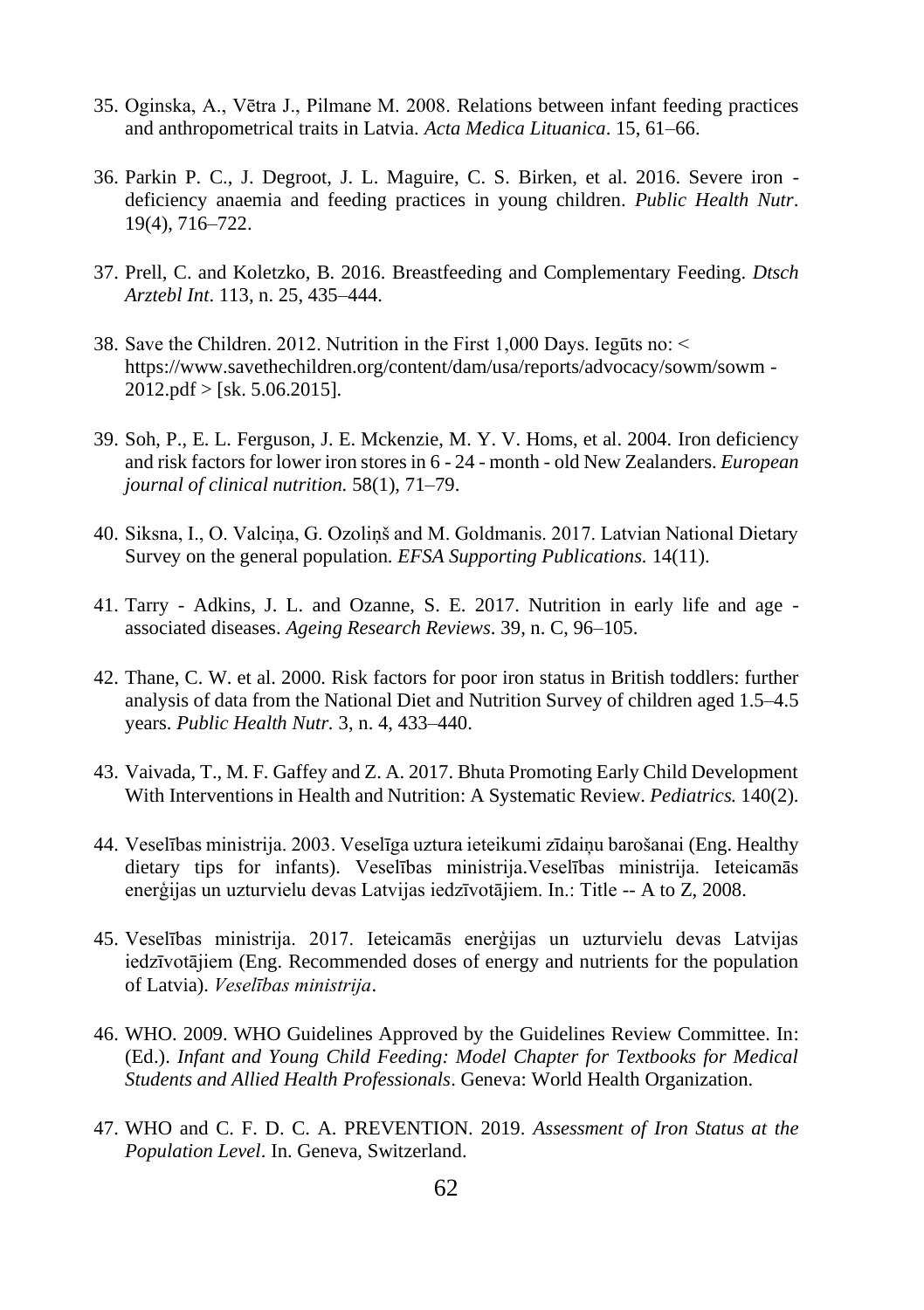- 48. WHO. 2011. *Maternal, newborn, child and adolescent health*. World Health Organization.
- *49.* WHO. 2001. Iron deficiency anaemia: assessment, prevention and control. *World Health Organization.*
- <span id="page-63-0"></span>50. WHO. 2009. WHO Guidelines Approved by the Guidelines Review Committee, Geneva: *World Health Organization.*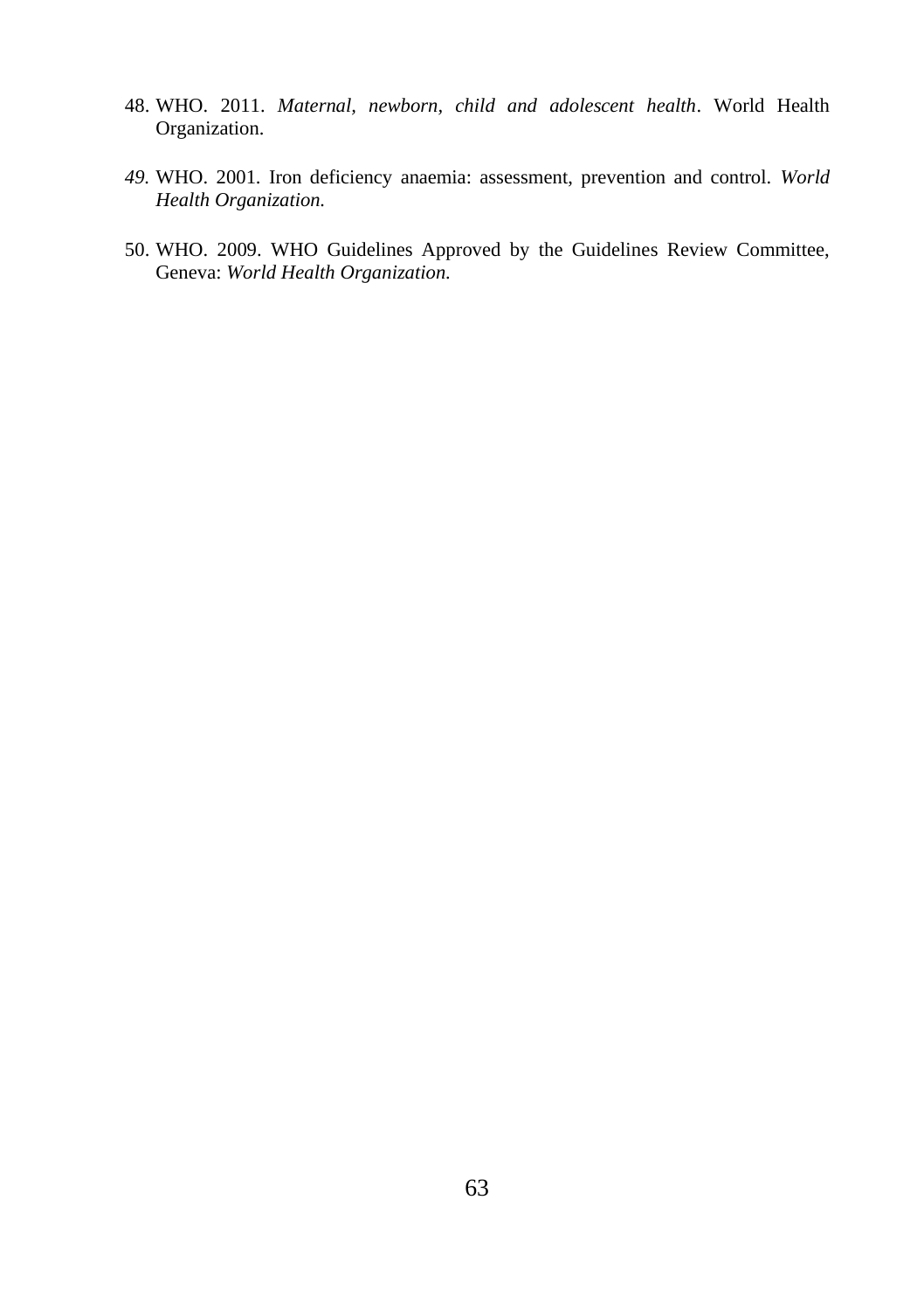### **Publications**

### **Publications in Latvian cited journals**

I.Širina, I. Strēle, I. Siksna, D. Gardovska, "Papilduztura uzsākšanas vecums zīdaiņiem, zīdīšanas ilgums un to savstarpējā saistība (Eng. Complementary nutrition start-up age in infants, length of brestfeeding and their relationship)", Rīgas Stradiņa universitātes Zinātnisko rakstu krājums 2015, 220.–230. lpp., 2016.g., ISBN 978-9984-793-83-2. ISSN 1407-9453.

### **Publications in internationally cited journals**

Širina, I. Strēle, I. Siksna, D. Gardovska, "Meat consumption among infants in Latvia", Proceedings of the Latvian Academy of Sciences. Section B, Natural Sciences, 01 December 2017, Vol.71(6), pp. 419–422.

Sirina I, Strele I, Siksna I, Gardovska D. Eating Patterns and Food Choices of Latvian Infants during Their First Year of Life. Medicina (Kaunas). 2018;54(1):7. Published 2018 Mar 23. doi:10.3390/medicina54010007

#### **Poster presentation in international congresses**

I. Širina, I. Strēle, I. Siksna, D. Gardovska, "Meat and meat product consumption among infants in Latvia", international conference Nutrition and health, 5.10.– 7.10.2016, Riga.

I. Širina, I. Strēle, I. Siksna, D. Gardovska, "Association between infant's feeding habits and iron metabolism in Latvia, Riga Stradiņš University International Conference on Medical and Health Care Sciences, 1.04.– 5.04.2019, Riga.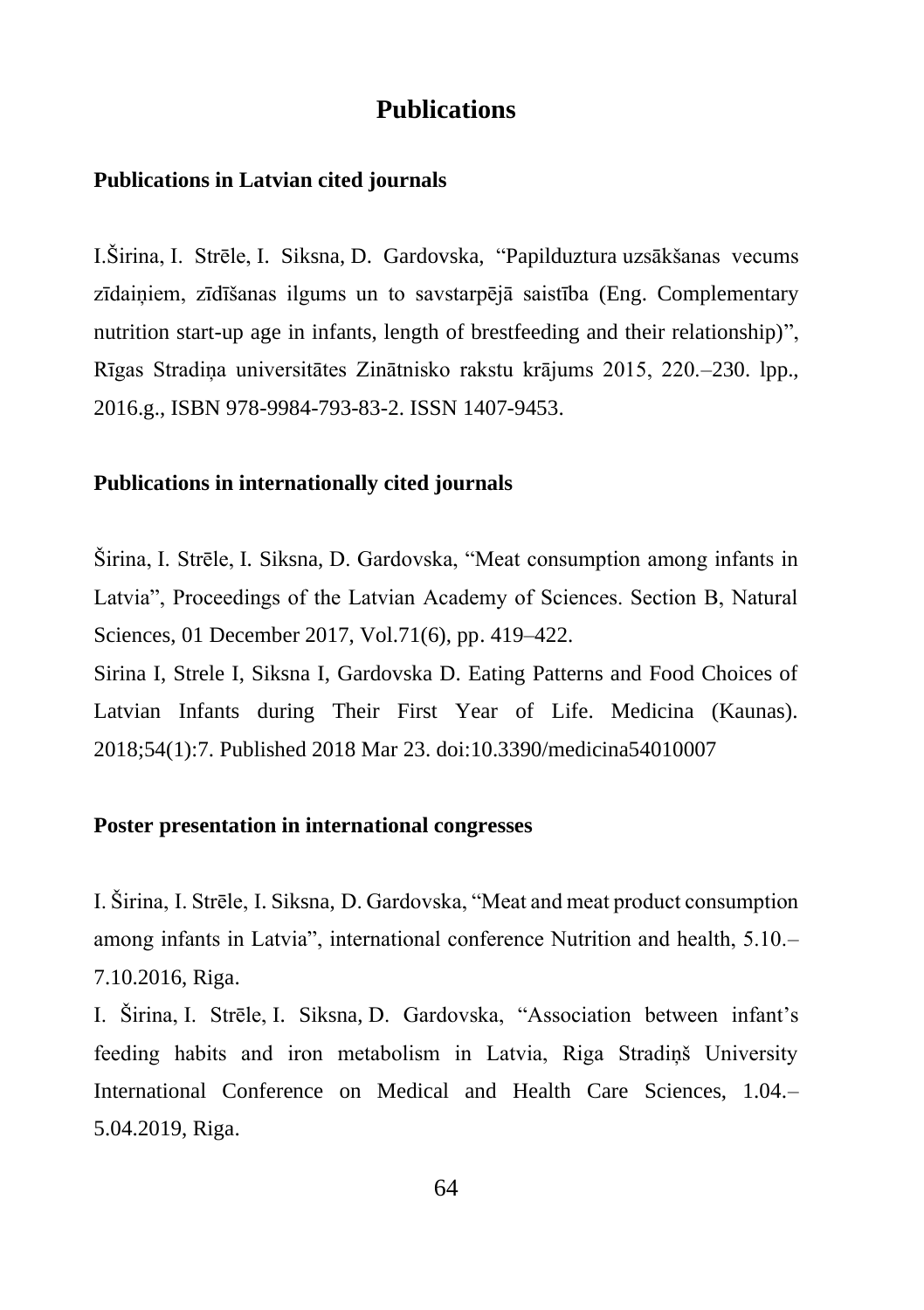### **Oral presentations in local Latvian congresses**

I. Širina, I. Strēle, I. Siksna, D. Gardovska, "Piena un piena produktu lietošanas paradumi zīdaiņiem Latvijā (Eng. Milk and milk products usage habits for infants in Latvia)", Rīgas Stradiņa universitātes Zinātniskā konference, 18.03.2016, Rīga.

I. Širina, I. Strēle, D. Gardovska, "Papildu uztura uzsākšanas vecums zīdaiņiem un tā saistība ar zīdīšanas ilgumu (Eng. Complementary nutrition start-up age in infants, length of brestfeeding and their relationship)", Rīgas Stradiņa universitātes Zinātniskā konference, 26.03. –27.03.2015, Rīga.

### **Oral presentations in international congresses**

I. Širina, I. Strēle, I. Siksna, D. Gardovska, "Infants feeding habits in Latvia", international conference Nutrition and health, 5.10. –7.10.2016